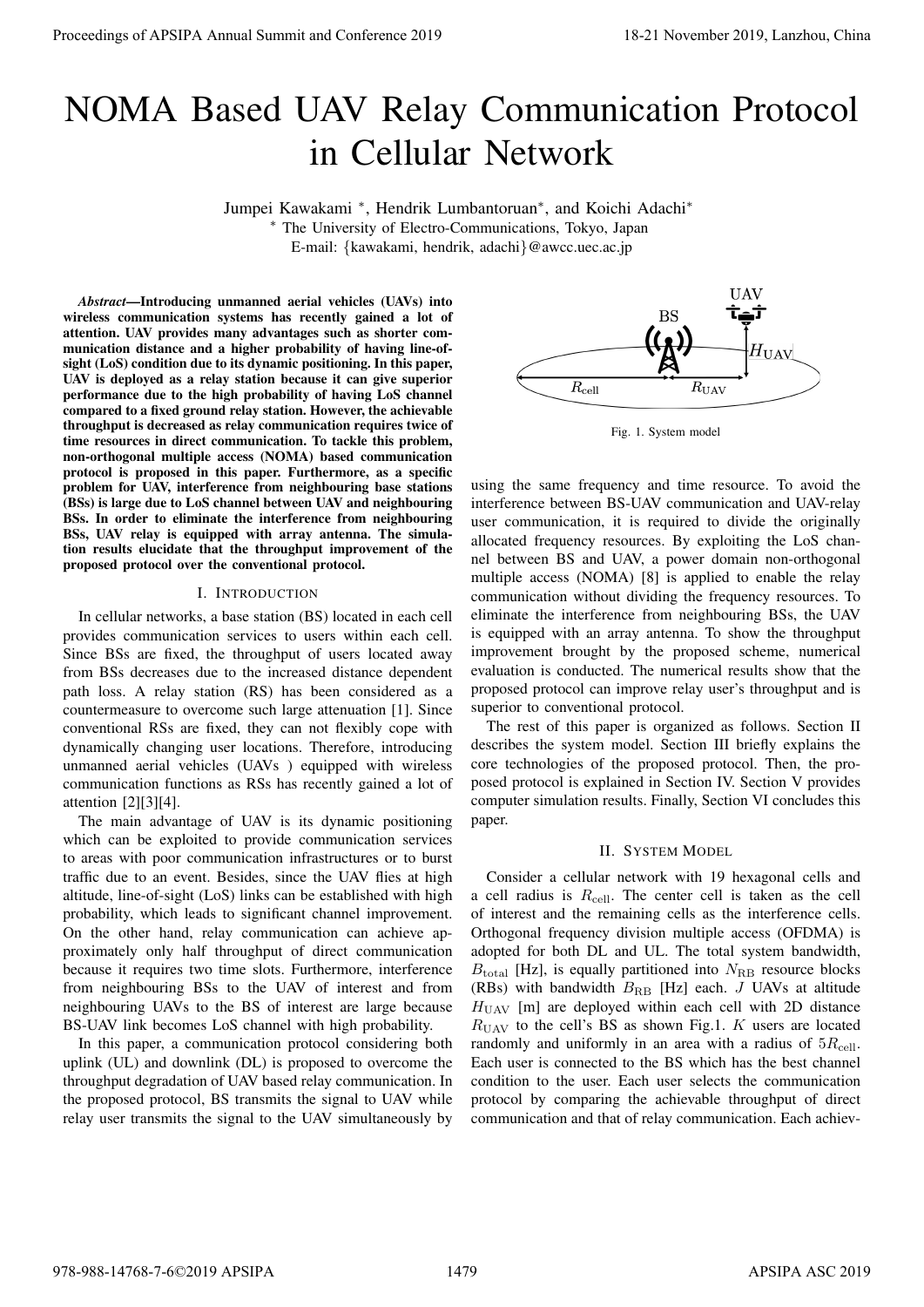

Fig. 2. Conventional protocol

able throughput is calculated by

$$
R_{\text{direct}} = B_{\text{RB}} \log \left( 1 + \frac{\gamma P}{N_0 B_{\text{RB}}} \right) \tag{1}
$$
\n
$$
R_{\text{re ay}} = \frac{1}{2} B_{\text{RB}} \min \left\{ \log \left( 1 + \frac{\gamma_1 P_1}{N B_{\text{RB}}} \right), \log \left( 1 + \frac{\gamma_2 P_2}{N_0 B_{\text{RB}}} \right) \right\}, \tag{2}
$$

where *γ* is channel gain between transmitter and receiver and *P* is the maximum transmission power of the transmitter. In DL case,  $\gamma_1$  and  $\gamma_2$  are the channel gain between BS-UAV and UAV-user,  $P_1$  are the maximum transmission powers of the BS. In UL case,  $\gamma_1$  and  $\gamma_2$  are the channel gain between user-UAV and UAV-BS,  $P_2$  are the maximum transmission powers of the user.  $N_0$  is one-sided power spectral density of AWGN and minx,y is a function that returns the smaller of x and y.

For simplicity but without loss of generality, let us assume the case of two users. Hereafter, let  $UE<sub>d</sub>$  be direct communication user and  $UE<sub>r</sub>$  be relay communication user. Fig.2 shows the conventional relay communication protocol. Whole transmission time is divided into multiple time slots (TSs). While  $UE<sub>d</sub>$  can receive and transmit two packets in two consecutive TSs, UE<sup>r</sup> receives and transmits only one packet in two TSs. The data rate of  $UE<sub>r</sub>$  is given in

$$
R_{\text{re ay}} = \frac{1}{2} \min \{ R_1, R_2 \}, \tag{3}
$$

where  $R_1$  is achievable data rate between BS and UAV and  $R_2$  is achievable data rate between UAV and UE<sub>r</sub>. Thus, if the same amount of RBs is allocated, the achievable data rate of  $UE_r$  is half of that of  $UE_d$ .

# *A. Channel Models*

*1) Air-to-Ground Path Loss Model:* The air-to-ground channel model is different from terrestrial channel models. The path loss model is given as [5]

$$
PL_{\text{AtG}}(r,\theta) = 20 \log \left( \frac{4\pi r f_c}{c} \right)
$$
  
+  $\eta_{\text{LoS}} P(\text{LoS}, \theta) + \eta_{\text{NLoS}} P(\text{NloS}, \theta), (4)$ 

where  $f_c$  [Hz] is the carrier frequency,  $c$  [m/s] is the speed of light, *r* [m] is the distance between a UAV and a receiver,

*η*LoS and *η*LoS are average additional losses to the free space propagation for LoS and NLoS connection, respectively, *θ* [deg] is the elevation angle.  $P(\text{LoS}, \theta)$  and  $P(\text{NLoS}, \theta)$  are the probabilities of LoS and NLoS, which are given by

$$
\begin{cases}\nP(\text{LoS}, \theta) = \frac{1}{1 + a \exp(-b[\theta - a])} \\
P(\text{NLoS}, \theta) = 1 - P(\text{LoS}, \theta)\n\end{cases} \tag{5}
$$

where *a* and *b* are constant values depending on the environment. This channel model is used for BS-UAV channel and UAV-User channel.

*2) BS-to-User path loss model:* The path loss model between BS and user is given by [6]

$$
PL_{\text{BtU}} = 128.1 + 37.6 \log(D), \tag{6}
$$

where *D* [km] is the distance between the BS and the user.

*3) User-to-User path loss model:* The path loss model between users, which is used to consider interference between users, is [7] given by

$$
PL_{\text{UtU}} = 10\alpha \log(d_{\text{uu}}) + 20,\tag{7}
$$

where  $d_{\text{uu}}$  [m] is the distance between users.

# III. EXISTING TECHNOLOGIES

# *A. Power Domain Non-Orthogonal Multiple Access [8]*

In power domain NOMA, a transmitter multiplexes multiple signals and transmits the superposed signal to multiple receivers on the same time & frequency resource. The user with good channel condition performs successive interference cancellation (SIC) to the received signal and removes interfering signals of other users, and then it recovers its own signal. In DL communication, BS selects user 1 with a good channel and allocates small power, then selects user 2 with a worse channel and allocates large power. The transmitted signal is expressed as [8] Proceeding of APSIPA Annual Summit and Conference 2019<br>
Proceedings of APSIPA Annual Summit and Conference 2019<br>
Proceedings of APSIPA Annual Summit and Conference 2019<br>
Proceedings of APSIPA Annual Summit and Conference

$$
x = \sqrt{P_1}x_1 + \sqrt{P_2}x_2,
$$
\n(8)

where  $x_i$  and  $P_i$  are the signals and the transmit power to user  $i \in \{1, 2\}$ , respectively. The received signal at user *i* is given by

$$
y_i = h_i x + w_i = h_i \left( \sqrt{P_1} x_1 + \sqrt{P_2} x_2 \right) + w_i, \quad (9)
$$

where  $h_i$  is the complex channel coefficient between BS and user *i*, and  $w_i$  ∼  $CN(0, N_{0,i})$  is additive white Gaussian noise (AWGN) at user  $i$  with  $N_{0,i}$  being one-sided power spectral density of AWGN. Considering  $\gamma_1 > \gamma_2$  ( $\gamma_i = |h_i|^2$ ) gives the following inequality.

$$
\underbrace{\log_2\left(1+\frac{P_2\gamma_1}{P_1\gamma_1+WN_{0,1}}\right)}_{\triangleq C_{\text{SIC}}} > \log_2\left(1+\frac{P_2\gamma_2}{P_1\gamma_2+WN_{0,2}}\right),\tag{10}
$$

where *W* [Hz] is the bandwidth allocated to the users.

Transmit power  $P_1$  and  $P_2$  are assigned so that user 1 can decode  $x_2$ . By setting the data rate to user 2 lower than  $C_2$ , the signal to user 2 can be correctly decoded at user 1. User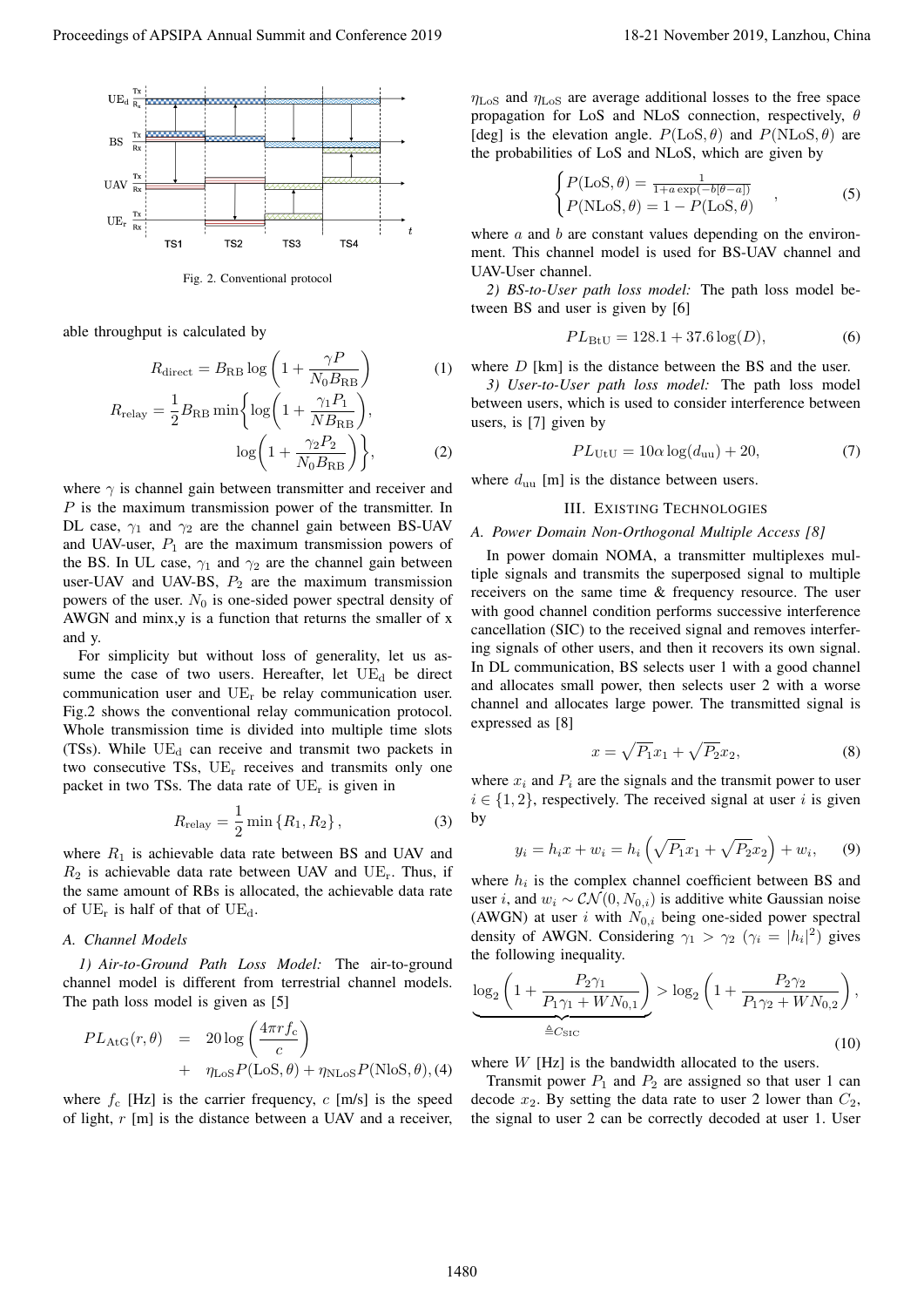1 with a good channel receives the superimposed signal and decodes the desired signal by performing SIC. Since  $\gamma_1 > \gamma_2$ and  $P_1 < P_2$ , user 1 can decode  $x_2$  without error. Then,  $x_1$  can be extracted by subtracting  $x_2$  from the received signal. User 2 decodes the received signal by treating  $x_1$  as interference. The achievable channel capacity  $C_1$ ,  $C_2$  of users 1 and 2 are defined as follows.

$$
\begin{cases}\nC_1 = \log_2\left(1 + SINR_1\right) \\
C_2 = \min\left\{\log_2\left(1 + SINR_{\text{SIC}}\right), \log_2\left(1 + SINR_2\right)\right\},\n\end{cases} \tag{11}
$$

where

$$
SINR_1 = \frac{P_1 \gamma_1}{WN_{0,1}},\tag{12}
$$

$$
SINR_{\rm SIC} = \frac{P_2 \gamma_1}{P_1 \gamma_1 + W N_{0,1}},\tag{13}
$$

$$
SINR_2 = \frac{P_2 \gamma_2}{P_1 \gamma_2 + W N_{0,2}}.\tag{14}
$$

## *B. Array Antenna*

The channel gain between UAV and BS is generally high due to its high probability of the LoS channel. This is preferable between the UAV and the BS of interest. However, the interference from UAVs in other cells to BS of interest and from BSs in other cells to UAV of interest increase too. Therefore, in this paper, UAV is equipped with a linear array antenna to eliminate the interference from neighbouring BSs.

Let us consider a uniform linear array (ULA) with *M* antenna elements. First, the wave vector representing the phase fluctuation in the 3D space of the plane wave is defined by

$$
\mathbf{k} = \frac{2\pi}{\lambda} [\sin \theta \cos \phi, \ \sin \theta \sin \phi, \ \cos \theta]^T, \tag{15}
$$

where  $\theta$  and  $\phi$  are the elevation and azimuth angle, respectively and  $\lambda$  is wavelength of the desired signal. The steering vector is given by

$$
\mathbf{h}(\mathbf{k}) = \sqrt{a} [\exp(-j\mathbf{k}^T \mathbf{r}_0) \cdots \exp(-j\mathbf{k}^T \mathbf{r}_m) \cdots \exp(-j\mathbf{k}^T \mathbf{r}_{M-1})]^T,
$$
(16)

where **r<sup>m</sup>** is the vector representing the position of the *m*th antenna, *a* is the attenuation factor.

*Antenna Weighting by MMSE:* The directivity of the array antenna can be steered by controlling the weight for each antenna element. To steer the main beam to a certain direction while the null beam towards the direction of the interference source, we consider the minimum mean square error (MMSE) weight **w**<sub>MMSE</sub> to minimize the error between the array output and the desired array output. The array input signal is given by

$$
\mathbf{y} = s_{\mathrm{d}}\mathbf{h}(\phi_{\mathrm{d}}, \theta_{\mathrm{d}}) + \sum_{i=0}^{I-1} s_{i}\mathbf{h}(\phi_{i}, \theta_{i}) + \mathbf{w}, \quad (17)
$$

where  $s_d$  is the desired signal,  $s_i$  and  $h(\phi_i, \theta_i)$  are the reference signal and the steering vector of the *i*th interference signal respectively, **w** is the noise vector. The array output signal is given by

$$
\tilde{y} = \mathbf{w}^H \mathbf{y}.\tag{18}
$$

The error between the actual output and the desired output is defined by

$$
e = s_{\rm d} - \tilde{y}.\tag{19}
$$

Using this error, the evaluation function *J* (MSE: Mean Square Error) is given by

$$
J = \mathbb{E} [ee^*]
$$
  
=  $\mathbb{E} [(s_d - \mathbf{w}^H \mathbf{y}) (s_d - \mathbf{w}^H \mathbf{y})^*]$   
=  $\mathbf{w}^H \mathbb{E} [\mathbf{y} \mathbf{y}^H] \mathbf{w} + \mathbb{E} [s_d s_d^*] - \mathbf{w}^H \mathbb{E} [y s_d^*] - \mathbb{E} [s_d \mathbf{y}^H] \mathbf{w},$   
(20)

where  $\mathbb{E}[\cdot]$  is the expected value operation. The autocorrelation function matrix  $\mathbf{R}_{\mathbf{y}\mathbf{y}}$ , signal power  $\sigma_d^2$  and the cross-correlation vector  $\theta$  of **y** and  $s_d^*$  are respectively given by

$$
\begin{cases} \mathbf{R}_{\mathbf{y}\mathbf{y}} \triangleq \mathbb{E} \left[ \mathbf{y}\mathbf{y}^H \right] \\ \sigma_{\mathbf{d}}^2 \triangleq \mathbb{E} \left[ s_{\mathbf{d}} s_{\mathbf{d}}^* \right] \\ \boldsymbol{\theta} \triangleq \mathbb{E} \left[ \mathbf{y} s_{\mathbf{d}}^* \right]. \end{cases} \tag{21}
$$

Substituting (21) into (20) gives

$$
J = \mathbf{w}^{H} \mathbf{R}_{\mathbf{y}\mathbf{y}} \mathbf{w} + \sigma_d^2 - \mathbf{w}^{H} \boldsymbol{\theta} + \boldsymbol{\theta}^{H} \mathbf{w}.
$$
 (22)

(22) results in a convex optimization problem since it is a quadratic program for **w**. Partial differentiation of (22) with respect to **w** gives

$$
\nabla J = 2\mathbf{R}_{\mathbf{y}\mathbf{y}}\mathbf{w} - 2\theta.
$$
 (23)

For  $\nabla J = 0$ , the weight vector **w** can be solved as follows

$$
\mathbf{w}_{\mathrm{MMSE}} = \mathbf{R}_{\mathbf{y}\mathbf{y}}^{-1} \boldsymbol{\theta}.
$$
 (24)

## *C. Half Wavelength Dipole Antenna*

The antenna element being deployed at UAV is half wavelength dipole antenna. The antenna gain is given by [9]:

$$
G(\theta, \phi) = 1.641 \times \psi^2 \frac{\cos^2(\pi \xi/2)}{(1 - \xi^2)^2}
$$
 (25)

with

$$
\begin{cases} \xi = \sin \theta \cos \phi \sin \alpha + \cos \theta \cos \alpha \\ \psi = \cos \theta \cos \phi \sin \alpha - \sin \theta \cos \alpha, \end{cases}
$$
 (26)

where  $\alpha$  is the tilt angle of the half-wavelength dipole antenna.

#### IV. PROPOSED METHOD

## *A. Communication Protocol*

In the conventional protocol,  $UE_r$  keeps silent in TS 1 while BS is transmitting as shown in Fig. 2. On the other hand, in the proposed protocol, BS and  $UE_r$  transmit each signal to UAV by splitting the frequency resource into half as shown in Fig.3. Similarly, in TS2, the UAV sends packets from  $UE_r$ to BS and packets from BS to  $UE_r$ . Hence,  $UE_r$  can transmit and receive the amount of signal as  $UE_d$ . However, due to the split of frequency resources, the throughput between BS and UAV and that between UAV and  $UE<sub>r</sub>$  cannot be increased. In order to overcome this problem, NOMA is introduced by taking advantage of the LoS channel between BS and UAV. Proceedings of APSIPA Annual Summit and Conference 2019<br>
Tucking and Lance of APSIPA Annual Experimental Conference 2019 18-21 November 2019 18-21 November 2019, Lance 2019<br>
November 2019 18-21 November 2019, 2019 18-21 N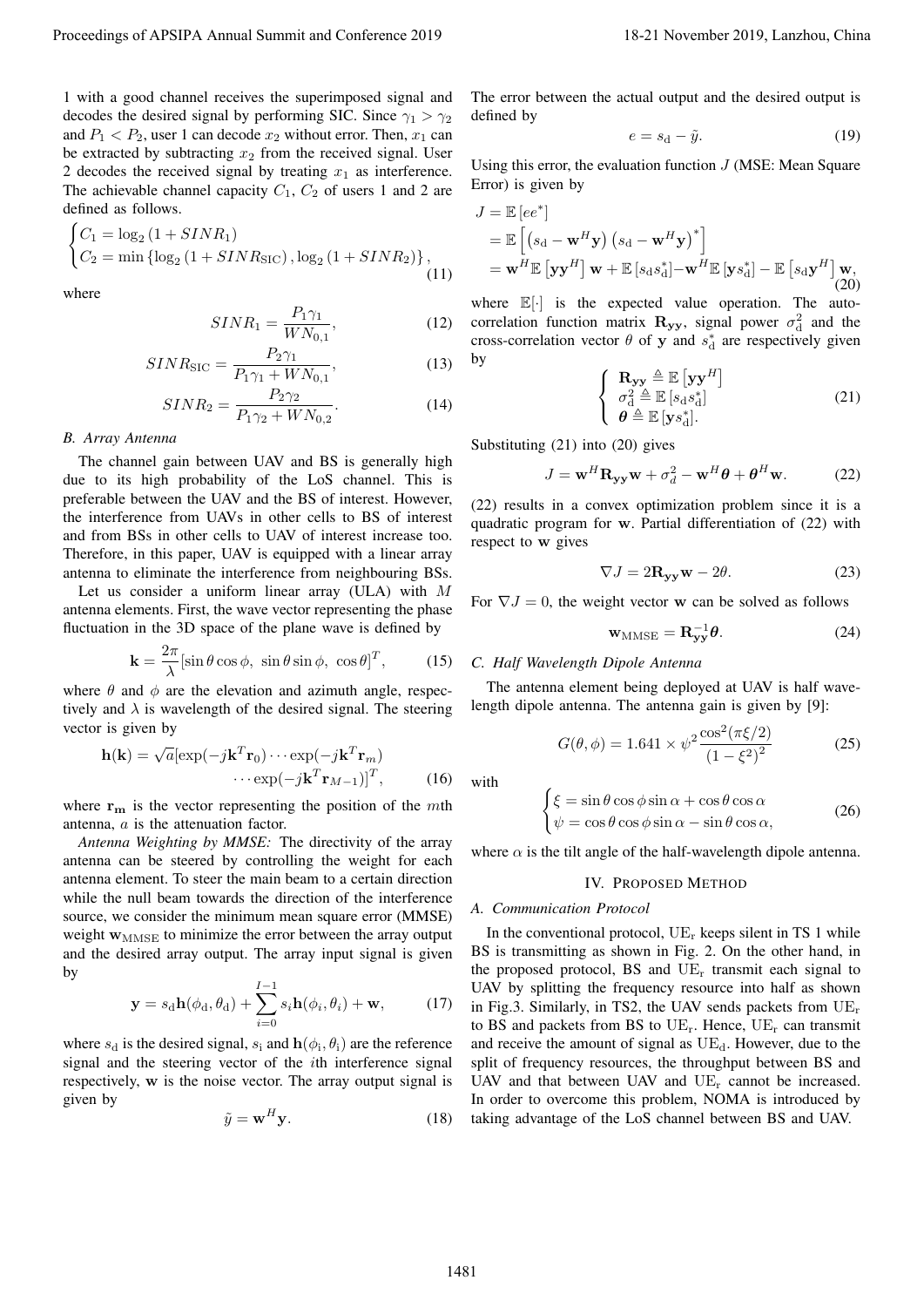

Fig. 3. Proposed protocol

*1) TS1:* Fig.3 (a) shows how RBs and transmit power are allocated in TS1. BS superimposes the signals to  $UE<sub>d</sub>$  and  $UE<sub>r</sub>$  on the same RBs. UAV performs SIC to remove the signal to  $UE_{d}$  and then decodes the signal for  $UE_{r}$ .  $UE_{d}$  directly decodes its desired signal. At the same time,  $UE_r$  transmits the signal to UAV on the different RBs. The transmit power  $P_{\text{BS}\rightarrow\text{UAV}}$ , for the signal from BS to UAV, is determined as

$$
P_{\text{BS} \to \text{UAV}} = \min \left( \frac{B_{\text{RB}} N_0 + I_{\text{os, UAV}}}{\gamma_{\text{BS} \leftrightarrow \text{UAV}}} \left( 2^{C_{\text{m}}} - 1 \right), P_{\text{m,BS}} \right), \quad (27)
$$

where *C*m[bps/Hz] is the maximum transmission rate,  $\gamma_{BS \leftrightarrow UAV}$  is the channel gain between BS and UAV,  $P_{\text{m,BS}}$  is the maximum transmission power of the BS allocated to one RB and *I*os*,*UAV is an offset which is introduced to prevent the allocated power becoming too small due to the large channel gain. The transmission power  $P_{BS\to UE_d}$  from the BS to UE<sub>d</sub> is determined by

$$
P_{\text{BS}\to\text{UE}_{\text{d}}} = \min \left( \left( \frac{B_{\text{RB}} N_0 + I_{\text{os,USER}}}{\gamma_{\text{BS}\leftrightarrow\text{UE}_{\text{d}}}} + P_{\text{BS}\to\text{UAV}} \right) \left( 2^{C_m} - 1 \right) \right)
$$
\n
$$
, P_{\text{m,BS}} - P_{\text{BS}\to\text{UAV}} \right), \tag{28}
$$

where  $\gamma_{BS \leftrightarrow UE_d}$  is the channel gain between BS and UE<sub>d</sub>, *I*os*,*USER is an offset. Without considering the interference offset, the ratio of  $P_{BS \to UN}$  and  $P_{BS \to UE_d}$  will be equal to the ratio of  $\gamma_{BS \leftrightarrow UAV}$  and  $\gamma_{BS \leftrightarrow UE_d}$ . It can be noticed from (4) and (6) that there is a considerable difference between *γ*BS*↔*UAV and *γ*BS*↔*UE<sup>d</sup> . Since the transmission power is determined in the same way in the other cells, the signal from other cell's BS to the other cell's  $UE<sub>d</sub>$  will be received as interference which considerably reduces the receive SINR at the UAV. Proceeding of APSIPA Annual Summit and Conference 2019<br>
The specific state of APSIPA Annual Summit and Conference 2019<br>
The specific state and conference 2019, and conference 2019<br>
The specific state and conference 2019<br>

The transmission power  $P_{\text{UE}_r \to \text{UAV}}$  from UE<sub>r</sub> to the UAV



(a) Packets flow and allocation of bandwidth, power in STEP1



(b) Packets flow and allocation of bandwidth, power in STEP2

Fig. 4. Packets flow, bandwidth and power allocation in proposed protocol

is determined by

$$
P_{\text{UE}_{\text{r}} \to \text{UAV}} = \min \left( \frac{B_{\text{RB}} N_0 + I_{\text{os,BS}}}{\gamma_{\text{UE}_{\text{r}} \leftrightarrow \text{UAV}}} \left( 2^{C_{\text{m}}} - 1 \right), P_{\text{m,UE}_{\text{r}}} \right), \tag{29}
$$

where  $I_{\text{os,BS}}$  is an offset,  $P_{\text{max,UE}_{r}}$  is the maximum transmission power of the UE<sup>r</sup> per RB, *γ*UEr*↔*UAV is the channel gain between UAV and UE<sub>r</sub>. The channel capacity  $C_{BS\rightarrow UE_d}$ from BS to  $UE<sub>d</sub>$  in STEP 1 is limited to the channel capacity  $C_{\text{UAV}}^{\text{SIC}}$  when the UAV performs SIC and is given by

$$
C_{\text{BS}\to\text{UE}_{\text{d}}} = \min\left(C_{\text{UAV}}^{\text{SIC}}, C_{\text{d}}\right),\tag{30}
$$

with

$$
\begin{cases}\nC_{\text{UAV}}^{\text{SIC}} = \log_2 \left( 1 + \frac{P_{\text{BS} \to \text{UE}_d}}{P_{\text{BS} \to \text{UAV}} + \frac{I_{\text{UAV}} + B_{\text{RB}} N_0}{\gamma_{\text{BS} \to \text{UAV}}}} \right) \\
C_d = \log_2 \left( 1 + \frac{P_{\text{BS} \to \text{UE}_d}}{P_{\text{BS} \to \text{UAV}} + \frac{I_{\text{UE}_d} + B_{\text{RB}} N_0}{\gamma_{\text{BS} \to \text{UE}_d}}} \right),\n\end{cases} (31)
$$

where  $I_{\text{UAV}}$  and  $I_{\text{UE}_{d}}$  are the interference from the interfering cells (BS,  $UE_r$ ) to the UAV and  $UE_d$ , respectively. Channel capacity  $C_{BS\rightarrow UAV}$  from BS to UAV after performing SIC and channel capacity  $C_{UE_r \rightarrow UAV}$  from UE<sub>r</sub> to UAV are given by

$$
\begin{cases}\nC_{\text{BS} \to \text{UAV}} = \log_2 \left( 1 + \frac{P_{\text{BS} \to \text{UAV} / \text{BS} \to \text{UAV}}}{B_{\text{RB}} N_0 + I_{\text{UAV}}}\right) \\
C_{\text{UE}_r \to \text{UAV}} = \log_2 \left( 1 + \frac{P_{\text{UE}_r \to \text{UAV} / \text{UAV} \to \text{UE}_r}}{B_{\text{RB}} N_0 + I_{\text{UAV}}}\right).\n\end{cases} \tag{32}
$$

*2) TS2:* Fig.3 (b) shows how RBs and transmit power are allocated in TS2. UAV superimposes the signals to BS and  $UE_r$  on the same RBs. BS performs SIC to remove the signal to  $UE_d$  and then decodes the signal for  $UE_r$ . Since the received signal at the BS from UAV includes the signal sent by the BS to the UAV in TS1, the BS is assumed to be able to perform SIC ideally on the received signal.  $UE_r$  directly decodes its desired signal. At the same time,  $UE<sub>d</sub>$  transmits the signal to BS on the different RBs. The transmit power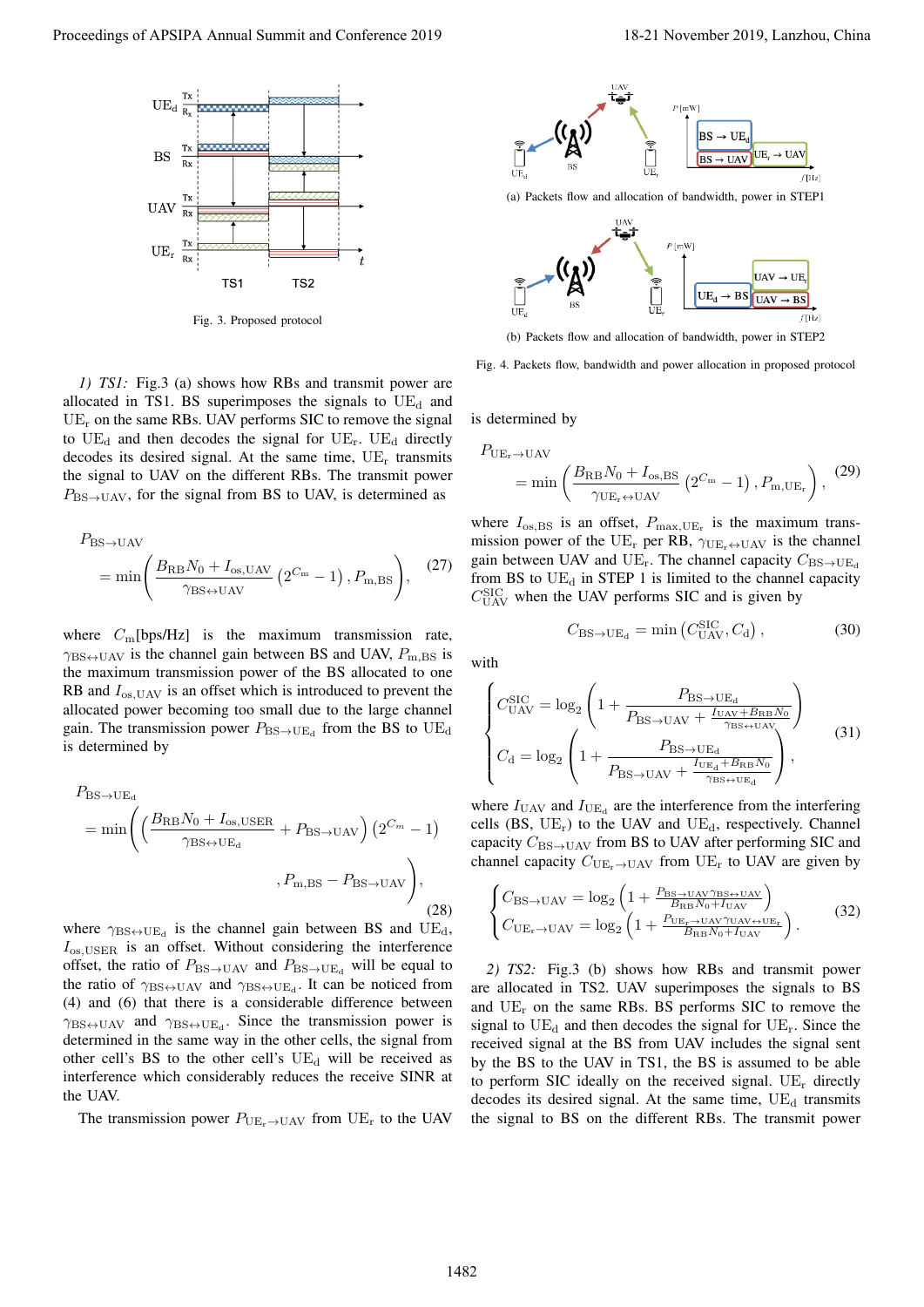$$
P_{\text{UAV}\rightarrow\text{BS}} = \min\left(\frac{B_{\text{RB}}N_0 + I_{\text{os,BS}}}{\gamma_{\text{BS}\leftrightarrow\text{UAV}}}\left(2^{C_{\text{m}}} - 1\right), P_{\text{m,UAV}}\right),\tag{33}
$$

where  $P_{\text{m, UAV}}$  is the maximum transmission power of the UAV allocated to one RB. The transmission power  $P_{\text{UAV}\rightarrow \text{UE}_{r}}$ from the UAV to  $UE_r$  is determined by

$$
P_{\text{UAV}\to\text{UE}_{\text{r}}} = \min \left( \left( \frac{B_{\text{RB}} N_0 + I_{\text{os,UE}_{\text{r}}}}{\gamma_{\text{UAV}\leftrightarrow\text{UE}_{\text{r}}}} + P_{\text{UAV}\to\text{BS}} \right) \left( 2^{C_{\text{max}}} - 1 \right) \right)
$$

$$
, P_{\text{m,UAV}} - P_{\text{UAV}\to\text{BS}} \right), \tag{34}
$$

where  $I_{\text{os,UE}_{r}}$  is an offset. Meanwhile, the transmission power  $P_{UE_d \rightarrow BS}$  from UE<sub>d</sub> to the BS is determined by

$$
P_{UE_{d} \to BS}
$$
  
= min  $\left( \frac{B_{RB} N_0 + I_{os, BS}}{\gamma_{BS \leftrightarrow UE_d}} \left( 2^{C_m} - 1 \right), P_{m, UE_d} \right)$ , (35)

where  $P_{\text{m,UE}_{d}}$  is the maximum transmission power of the  $\text{UE}_{d}$ per RB. The channel capacity from the UAV to the BS after SIC  $C_{\text{UAV}\rightarrow\text{BS}}$ , from the UAV to the UE<sub>r</sub>  $C_{\text{UAV}\rightarrow\text{UE}_{r}}$ , and from the UE<sub>d</sub> to the BS  $C_{UE_d \rightarrow BS}$  are respectively given by

$$
\begin{cases}\nC_{\text{UAV}\rightarrow\text{BS}} = \log_2\left(1 + \frac{P_{\text{UAV}\rightarrow\text{BS}}\gamma_{\text{BS+UAV}}}{B_{\text{RB}}N_0 + I_{\text{BS}}}\right) \\
C_{\text{UAV}\rightarrow\text{UE}_{\text{r}}} = \log_2\left(1 + \frac{P_{\text{UAV}\rightarrow\text{UE}_{\text{r}}}}{P_{\text{UAV}\rightarrow\text{BS}} + \frac{B_{\text{RB}}N_0 + I_{\text{UE}_{\text{r}}}}{\gamma_{\text{UAV}\rightarrow\text{UE}_{\text{r}}}}}\right) \\
C_{\text{UE}_{\text{d}}\rightarrow\text{BS}} = \log_2\left(1 + \frac{P_{\text{UE}_{\text{d}}\rightarrow\text{BS}}\gamma_{\text{BS}+\text{UE}_{\text{d}}}}{B_{\text{RB}}N_0 + I_{\text{BS}}}\right),\n\end{cases} (36)
$$

where  $I_{\text{BS}}$  and  $I_{\text{UE}_{r}}$  are the interference from interfering cells (UAVs,  $UE_{d}s$ ) to the BS and the UE<sub>r</sub>, respectively.

*3) User Pairing:* In the proposed protocol, it is necessary to pair two users and categorized as  $UE<sub>d</sub>$  and  $UE<sub>r</sub>$ . The procedure for pairing and categorizing 2 users is described as follows.

- (i) Among all the users connected to the BS, select and pair the user with the best channel among  $UE<sub>d</sub>$  and the user with the worst channel among  $UE_r$ .
- (ii) Repeat (i) to the remaining users.
- (iii) If some users remain, transmit the signal without using NOMA.

# *B. Interference Mitigation by Array Antenna*

From (32), it can be seen that the UAV receives interference  $I_{\text{UAV}}$  from interfering cells when it receives the signal from the desired BS in STEP1. Similarly, the BS receives interference  $I_{\text{BS}}$  from interfering cells when receives a signal from the desired UAV in STEP2. These interferences are needed to be mitigated as the effects are not negligible due to the good channels between BS and UAV. The weight of each antenna mounted on the UAV is calculated with (15) - (24) by dealing the signal from the connecting BS as the desired signal and the signal from the interfering cell's BS as interference. It is

TABLE I SIMULATION PARAMETERS

| Number of users $K$                              | 1000                           |
|--------------------------------------------------|--------------------------------|
| Number of UAVs per BS $J$                        | 6                              |
| Inter cell distance $2R_{\text{cell}}$           | $1000$ [m]                     |
| 2D distance between BS and UAV $R_{\text{IIAV}}$ | $250$ [m]                      |
| Carrier frequency $f_c$                          | $2.0$ [GHz]                    |
| Maximum transmission power of User               | $13$ [dBm]                     |
| Maximum transmission power of UAV                | $13$ [dBm]                     |
| Maximum transmission power of BS                 | $23$ [dBm]                     |
| Altitude of UAV $H_{\text{UAV}}$                 | $100$ [m]                      |
| Altitude of BS                                   | $15 \,[\mathrm{m}]$            |
| Number of UAV antennas $M$                       | 4                              |
| Antenna tilt angle $\alpha$                      | $15$ [deg]                     |
| Noise power density $N_0$                        | $-174$ [dBm/Hz]                |
| $(I_{os,BS}, I_{os, UAV}, I_{os, USER})$         | $(-95.0, -80.0, -105.0)$ [dBm] |
| Coefficients of (4) $(a, b)$                     | (4.88, 0.43)                   |
| Coefficients of (7) $\alpha$                     | 4.0                            |
| $(\eta_{\rm LoS},\eta_{\rm NLoS})$               | $\left(0.1,21.0\right)$        |



Fig. 5. Position of BSs and UAVs

assumed that the direction of arrival (DoA) of the interfering BS is known at the UAV. This assumption is reasonable due to the LoS channel between UAV and the BSs.

### V. SIMULATION RESULTS

In this section, the simulation results will be presented. Users are uniformly distributed in an area with a radius of 2500 [m]. The universal frequency reuse is assumed and the total system bandwidth  $B_{\text{total}} = 20$  [MHz] is divided into  $N_{\text{RB}} = 100$  RBs. The highest spectrum efficiency is set to  $C_m = 6$  [bps/Hz] which is equivalent to 64QAM data modulation. The antenna spacing normalized by the carrier wavelength is set to  $\Delta_n = \frac{1}{2}$  to obtain the maximum resolution.

In Fig.6, the cumulative distribution function (CDF) of the sum throughput (DL and UL) of all users connected to the central BS is plotted. The figure shows that the proposed protocol can improve the sum throughput compared to the conventional protocol. This is due to the fact that the proposed protocol avoids using double time slots for relaying by adopting NOMA. However, in the low throughput range (*<* 1*.*0 [Mbps]), the conventional protocol exhibits better